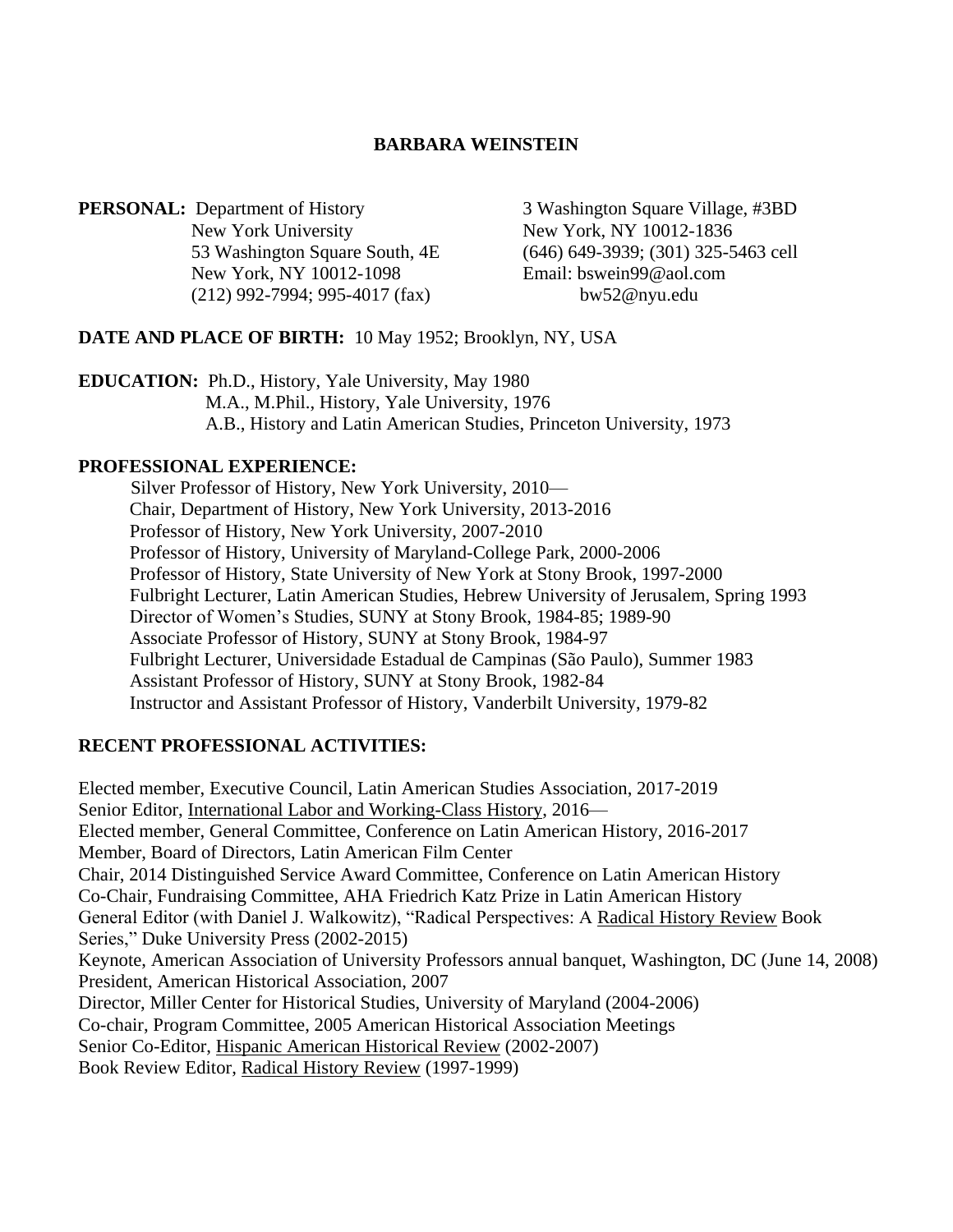Editorial Board/Collective/Advisory Board: Radical History Review, ILWCH, Revista de História (USP), Revista Brasileira de História, Anos 90, Historia Critica, História, Ciências, Saúde – Manguinhos, Pós-História, Revista de História da Amazônia, Brill Book Series, "Studies in Global Social History" Chair, Grupo de Trabalho em História, Brazilian Studies Association, BRASA VI, (2002) Member, Conference on Latin American History (CLAH) Nominating Committee (2002) Member, Clarence Haring Prize Committee, American Historical Association (2001-2002) Member, Program Committee, 2001 American Historical Association meetings External Examiner, Departments of History, University of Illinois (2016), University of Michigan (2016), Central Connecticut State University (2015), University of Pennsylvania (2015), University of North Carolina-Charlotte (2015), Texas State University-San Marcos (2012), Rice University (2012), Hunter College (2012), University of Richmond (2009); Ohio State University (2008); Queen's University, Ontario (2006); University of Texas at Austin (2003); University of California-San Diego (2003); Duke University (1999); Center for Latin American & Caribbean Studies, Brown University (2009)

### **PUBLICATIONS--BOOKS:**

The Color of Modernity: São Paulo and the Making of Race and Nation in Brazil (Durham: Duke University Press) 2015,  $xiii + 458$  pp. [Winner, 2016 Roberto Reis Book Award, Brazilian Studies Association/BRASA; Winner, 2016 Warren

Dean Memorial Prize, Conference on Latin American History]

The Making of the Middle Class: Toward a Transnational History, co-editor with A. Ricardo López (Durham: Duke University Press) 2012, xi + 446 pp.

For Social Peace in Brazil: Industrialists and the Remaking of the Working Class in São Paulo, 1920-1964 (Chapel Hill: The University of North Carolina Press) 1996, xvii + 435 pp.

(Re)formação da Classe Trabalhadora no Brasil, 1920-1964 (São Paulo: USF/Editora Cortez) 2000, 460 pp. [Portuguese edition of For Social Peace in Brazil]

The Amazon Rubber Boom, 1850-1920 (Stanford: Stanford University Press) 1983, x + 356 pp.

A Borracha na Amazônia: Expansão e Decadência, 1850-1920 (São Paulo: HUCITEC/EDUSP) 1993, 371 pp. [Portuguese edition of The Amazon Rubber Boom]

## **PUBLICATIONS—ARTICLES AND BOOK CHAPTERS:**

"Filming Modernity in the Tropics: The Amazon, Walt Disney, and the Antecedents of Modernization Theory," in Javier Uriarte and Felipe Martínez-Pinzon, eds., Intimate Frontiers: A Literary Geography of the Amazon (forthcoming, Liverpool University Press, 2019).

"Entrevista com Barbara Weinstein," Luciana da Cruz Brito and Luciano Everton Costa Teles, Canoa do Tempo v. 10, n. 1 (2018), pp. 222-7.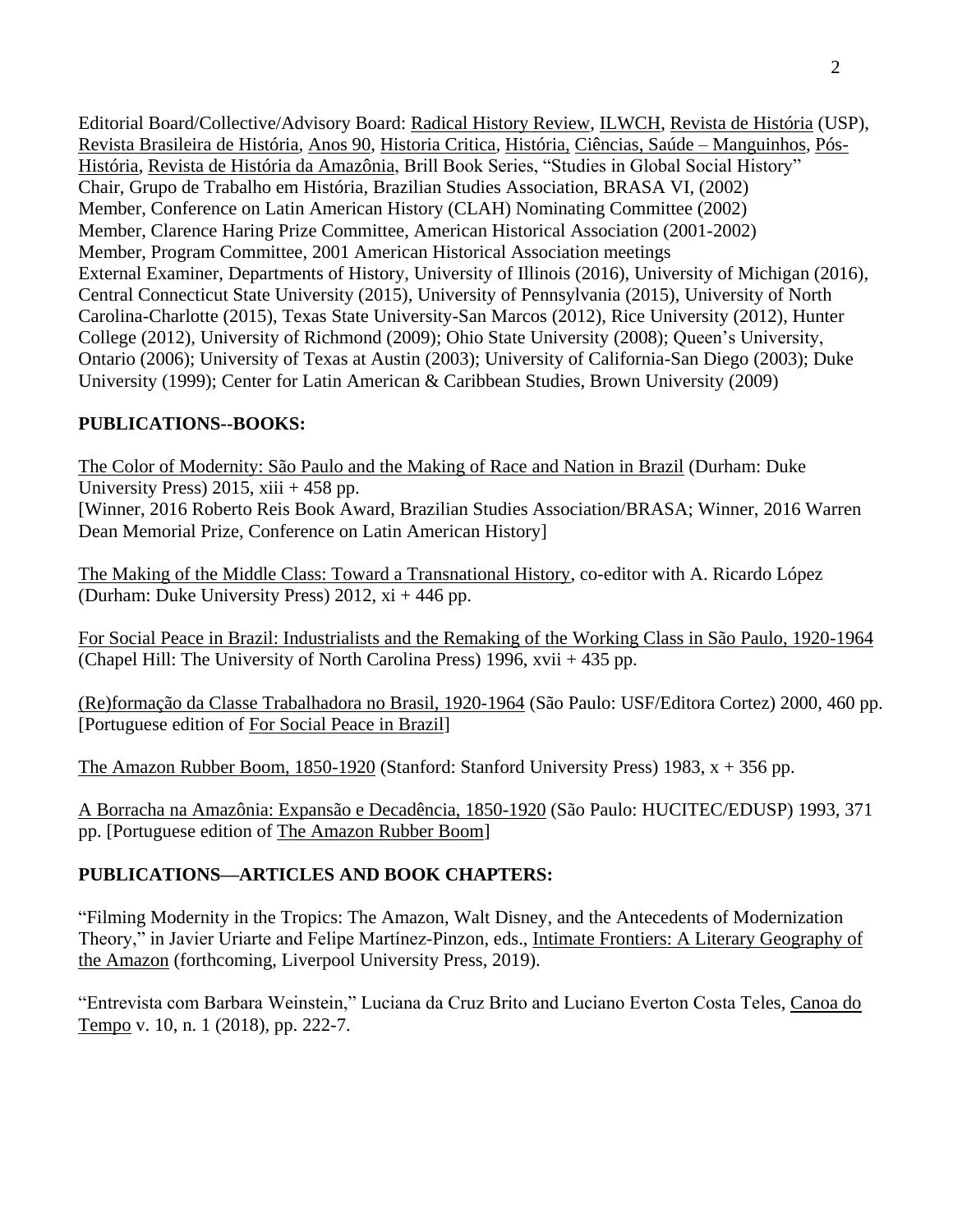"Barbara Weinstein e os Mundos do Trabalho na Amazônia: entrevista com Antonio Alexandre Isídio Cardoso," Revista Mundos do Trabalho, v. 9, n. 17 (2017), pp. 169-176 <https://periodicos.ufsc.br/index.php/mundosdotrabalho/article/view/1984-9222.2017v9n17p169/35572>

"Prefácio," O Triunfo da Persuasão: Brasil, Estados Unidos e o Cinema de Boa Vizinhança durante a II Guerra Mundial, Alexandre Busko Valim (São Paulo: Alameda, 2017), pp. 15-20.

Featured review of João José REIS, *Divining Slavery and Freedom: The Story of Domingos Sodré, An African Priest in Nineteenth-Century Brazil* in American Historical Review 121, no. 4 (Oct. 2016), pp. 1239-41.

"Sou ainda uma Brazilianist?" Revista Brasileira de História 36, no. 72 (Jul/Dec 2016), pp. 195-217.

"Prefácio," Trabalhadores dos Trilhos: Imigrantes e Nacionais Livres, Libertos e Escravos na Construção da Primeira Ferrovia Baiana (1858-1863), Robério S. Souza (Campinas: Ed. Unicamp, 2016), pp. 19-24.

"Foreword," Paulo Fontes, Migration and the Making of Industrial São Paulo (Durham: Duke University Press, 2016), pp. vii-xii.

"Orientalismo em um só país? Raça, região e nação no Brasil do século XX," Prim@ Facie—Direito, História e Política (João Pessoa), v. 14, n. 27 (2015). <http://dx.doi.org/10.20501/pf340/2016.15-28/05>

"Prefácio," Da nitidez e invisibilidade: o legado da pós-emancipação no Brasil., Flávio dos Santos Gomes e Petrônio Domingues, eds. (Belo Horizonte: Fino Traço) 2014.

"Álbum de família: memória, identidade paulista e a Revolução de 32," Brasileiros e Brasilianistas: novas gerações, novos olhares (São Paulo: Arquivo do Estado de São Paulo, 2014), pp. 132-146. [http://www.arquivoestado.sp.gov.br/difusao/editorial\\_download.php](http://www.arquivoestado.sp.gov.br/difusao/editorial_download.php)

"Pensando a história fora da nação: a historiografia da América Latina e o viés transnacional," Revista Eletrônica da ANPHLAC (São Paulo), no. 14 (Jan.-Jun. 2013), pp. 13-29. <http://revistas.fflch.usp.br/anphlac/article/view/1225/1088>

[Spanish translation, "Pensando la história más allá de la nación: la historiografia de América Latina y la perspectiva transnacional," Aletheia: Revista de la Maestría en Historia y Memoria (La Plata), 3, no. 6 (julio 2013), 14 pp. [http://www.aletheia.fahce.unlp.edu.ar/numeros/numero-6/traducciones/pensando-la](http://www.aletheia.fahce.unlp.edu.ar/numeros/numero-6/traducciones/pensando-la-historia-mas-alla-de-la-nacion-la-historiografia-de-america-latina-y-la-perspectiva-transnacional)[historia-mas-alla-de-la-nacion-la-historiografia-de-america-latina-y-la-perspectiva-transnacional\]](http://www.aletheia.fahce.unlp.edu.ar/numeros/numero-6/traducciones/pensando-la-historia-mas-alla-de-la-nacion-la-historiografia-de-america-latina-y-la-perspectiva-transnacional)

"Weiß, männlich, Mittelschicht: Regionalismus, Transnationalismus und Klassenidentität im São Paulo des frühen 20. Jahrhunderts," in Georg Fischer et al., eds., Brasilien in der Welt: Region, Nation und Globalisierung 1870-1945 (Frankfurt: Campus Verlag, 2013), pp. 320-347.

"Modernidade Tropical: Visões estrangeiras da Amazônia nas décadas 1930 e 40," in Priscila Faulhaber, Heloisa M. Bertol Domingues, and Luíz C. Borges, eds., Ciências e Fronteiras (Rio de Janeiro: Editora da MAST), 2013, pp. 33-61.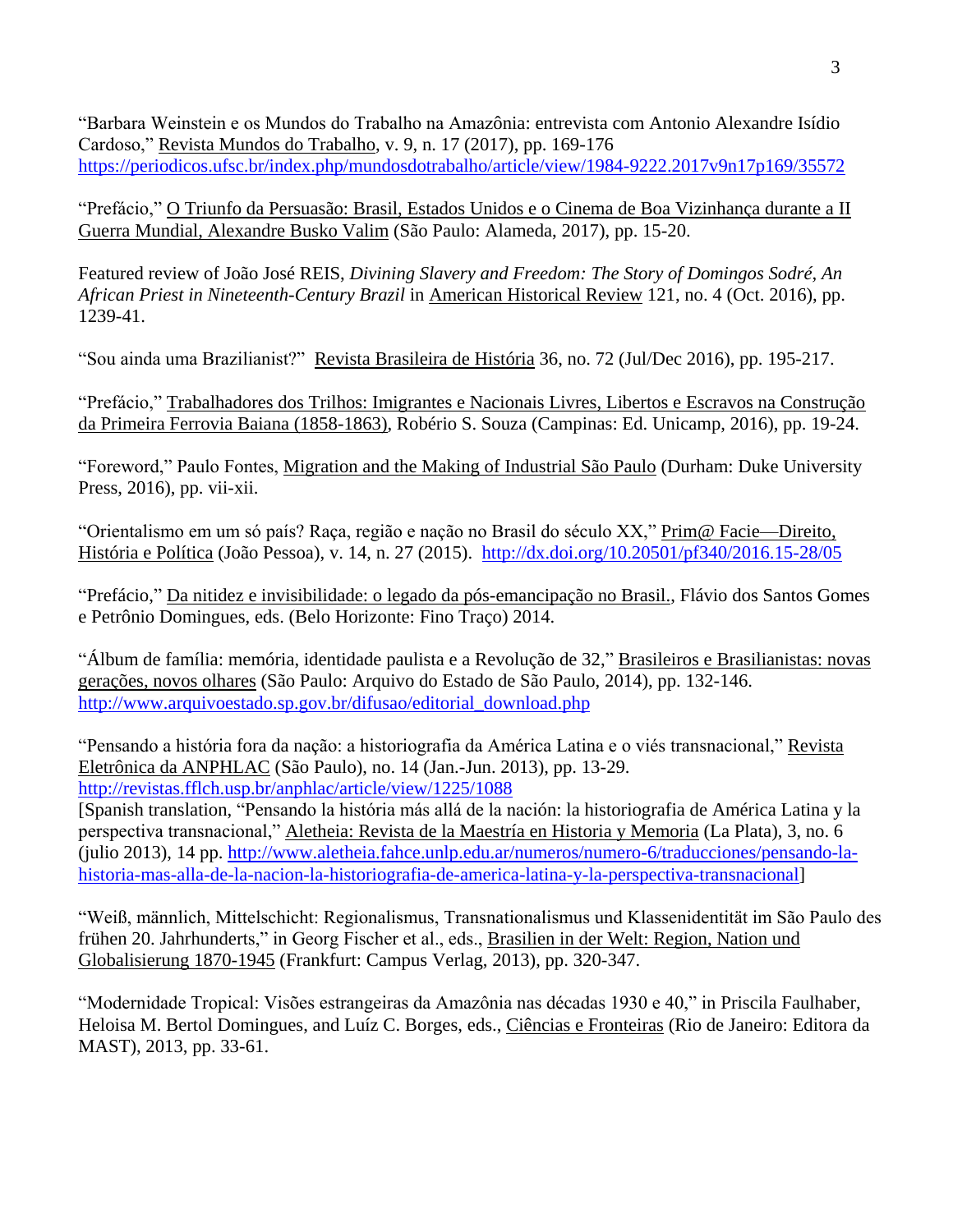"The World is Your Archive? The Challenges of World History as a Field of Research," in A Companion to World History, Douglas Northrop, ed. (Oxford, UK: Wiley-Blackwell) 2012, pp. 63-78.

"Commentary: The Making of the Middle Class and Practices of Modernity," in A.R. López and B. Weinstein, eds., The Making of the Middle Class: Toward a Transnational History (Durham: Duke University Press) 2012, pp. 107-118.

"Postcolonial Brazil," in José C. Moya, ed., The Oxford Handbook of Latin American History (New York: Oxford Univ. Press, 2011), pp. 212-256.

"América indígena e América Africana—uma divisão problemática?" in J.L. Bendicho Beired, et al., Intercâmbios Políticos e Mediações Culturais nas Américas (Assis/S.Paulo: FCL/UNESP e-book, 2010), pp. 391-418. [http://www.fflch.usp.br/dh/leha/cms/UserFiles/File/Intercambios\\_Politicos\\_-\\_e-book.pdf](http://www.fflch.usp.br/dh/leha/cms/UserFiles/File/Intercambios_Politicos_-_e-book.pdf)

"Diálogos Brasil-Estados Unidos: Entrevista com Barbara Weinstein," Tempo 13, no. 25 (Jul.-Dec. 2008), pp. 237-245.

"Entrevista com Barbara Weinstein," Anos 90, Porto Alegre, 15, no. 27 (Jul. 2008), pp. 387-404.

"Erecting and Erasing Boundaries: Can We Combine the 'Indo' and the 'Afro' in Latin American Studies?," Estudios Interdisciplinares de America Latina y el Caribe v. 19, no. 1, 2008, pp. 129-44.

"Developing Inequality," American Historical Review v. 113, no. 1 (Feb. 2008), pp. 1-18.

"Modernidade tropical: visões norte-americanas da Amazônia nas vésperas da Guerra Fria," Revista do IEB 45 (Sep. 2007), pp. 153-176.

"They don't even look like women workers': Femininity and Class in Twentieth-Century Latin America," ILWCH no. 69 (Spring 2006), pp. 161-176.

 [Portuguese translation, "'Elas nem parecem operárias': Feminilidade e classe na América Latina do Século XX," Anos 90, Porto Alegre, 17, no. 31 (Jul. 2010), pp. 145-171.]

"Slavery, Citizenship, and National Identity in Brazil and the United States South," in Don Doyle and Marco Antonio Pamplona, eds. Nationalism in the New World (Athens: Univ. of Georgia Press, 2006), pp. 248-271.

[Portuguese translation in Nacionalismo no Novo Mundo (Rio de Janeiro: Editora Record, 2009).]

"Inventing the *Mulher Paulista*: Politics, Rebellion, and the Gendering of Brazilian Regional Identities," Journal of Women's History 18, no. 1 (Winter 2006), pp. 22-49. Awarded 2007 LASA-Brazil Essay Prize for best article on Brazil; Honorable Mention, 2007 Conference on Latin American History Prize.

 [Also published as "Inventando a "Mulher Paulista": política, rebelião, e a generificação das identidades regionais brasileiras," Revista Gênero (Rio), 5, no. 1, 2. sem. 2004, pp. 71-95.]

"Uma história alternativa da borracha," Nossa História, ano 2, no. 22 (agosto 2005), pp. 54-60.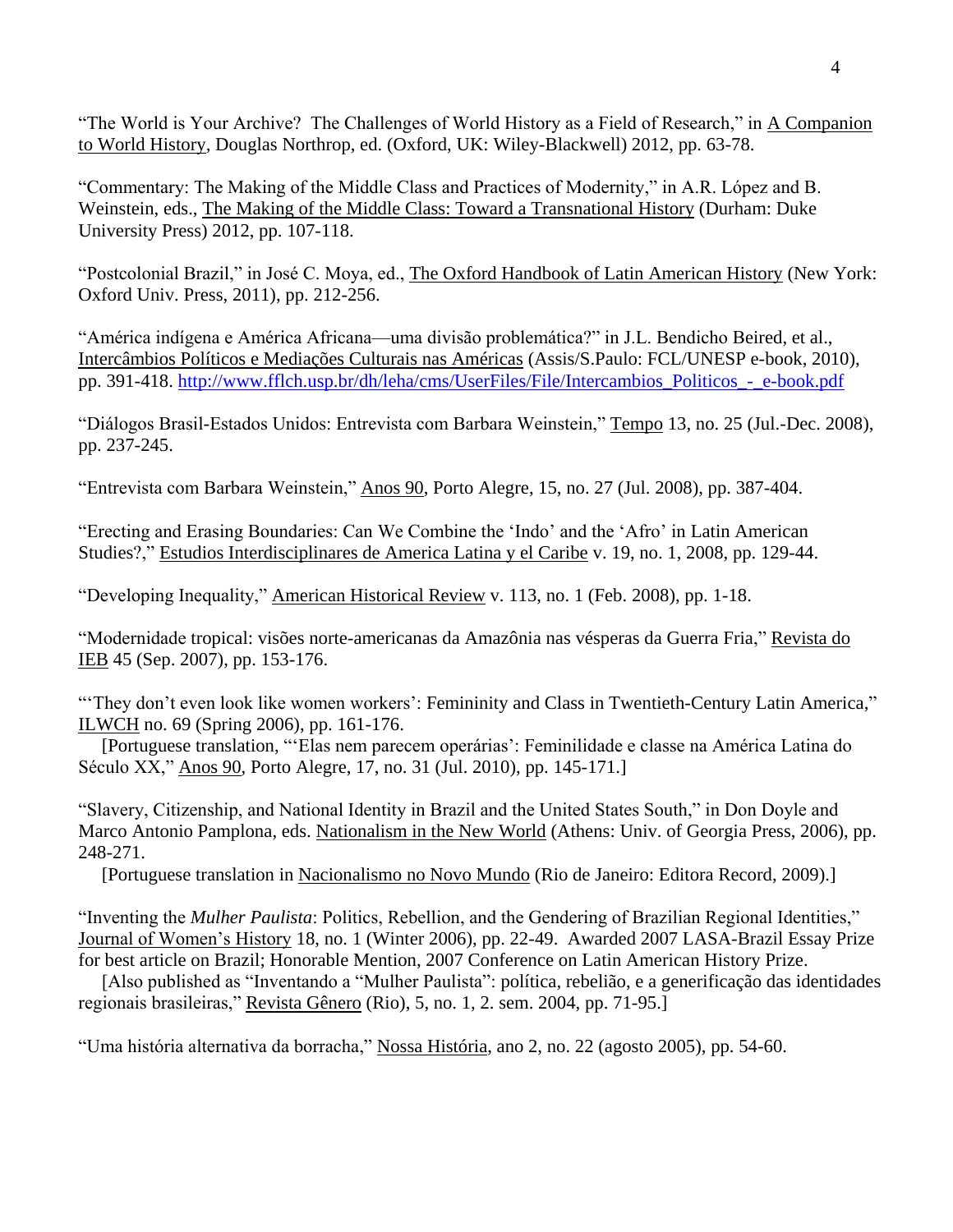"History without a Cause? Grand Narratives, World History, and the Postcolonial Dilemma," International Review of Social History 50 (2005), pp. 71-93.

 [Reprinted in Pramod K. Nayar, Postcolonial Studies: An Anthology (Oxford: Wiley-Blackwell, 2015), pp. 193-210.]

(with Daryle Williams), "*Vargas Morto*: The Death and Life of a Brazilian Statesman," in Lyman Johnson, ed., Death, Dismemberment and Memory: Body Politics in Latin America (Albuquerque: Univ. of New Mexico Press, 2004), pp. 273-315.

"Making Workers Masculine: The (Re)Construction of Male Worker Identity in Twentieth-Century Brazil," in K. Hagemann, S. Dudink and J. Tosh, eds., Masculinity in Politics and War: Rewritings of Modern History (Manchester: Manchester Univ. Press, 2004), pp. 276-294.

"Repensando a história das relações Estados Unidos-América Latina: de dominação política a circulação cultural?" Textura, n. 9 (Canoas, RS, Apr.-Oct. 2003), pp. 11-20.

"História sem Causa?: A Nova História Cultural, a Grande Narrativa, e o Dilema Poscolonial," História, vol. 22, n. 2 (São Paulo, 2003), pp. 185-210.

"Regional vs. National History: Rethinking Categories from a Comparative Perspective," Territórios e Fronteiras, vol. 4, n. 1 (Cuiabá, Jan.-June 2003), pp. 23-31.

"Racializing Regional Difference: São Paulo vs. Brazil, 1932," in Nancy Appelbaum, Anne Macpherson and Karin Rosemblatt, eds., Race and Nation in Modern Latin America (Chapel Hill: Univ. of North Carolina Press, 2003), pp. 237-262.

 [Reprinted in Spanish as "Una mirada racial a las diferencias regionales: São Paulo versus Brasil, 1932," Entrepasados: Revista de Historia, Año XV, número 29, Buenos Aires, 2006, 63-83; reprinted in Portuguese as "Racializando as diferenças regionais: São Paulo X Brasil, 1932," Esboços, no. 16, Florianópolis, 2006, 281-303.]

"Experiência de pesquisa em uma região periférica: a Amazônia," História, Ciências, Saúde — Manguinhos, vol. 9, n. 2 (Rio de Janeiro, May-Aug. 2002), pp. 261-272.

Contributing Editor for Latin America, The Encyclopedia of World History, Peter N. Stearns, general editor, 6th ed. (Boston: Houghton Mifflin, 2001).

"The Decline of the Progressive Planter and the Rise of Subaltern Agency: Shifting Narratives of Slave Emancipation in Brazil," in Gilbert Joseph, ed., Reclaiming the Political in Latin American History: Essays from the North (Durham: Duke University Press, 2001), pp. 81-101.

"Buddy, Can You Spare a Paradigm?: Reflections on Generational Shifts and Latin American History," The Americas 57:4 (April 2001), pp. 453-466.

"Where do New Ideas (About Class) Come From?" International Labor and Working-Class History, 57 (Spring 2000), pp. 53-59.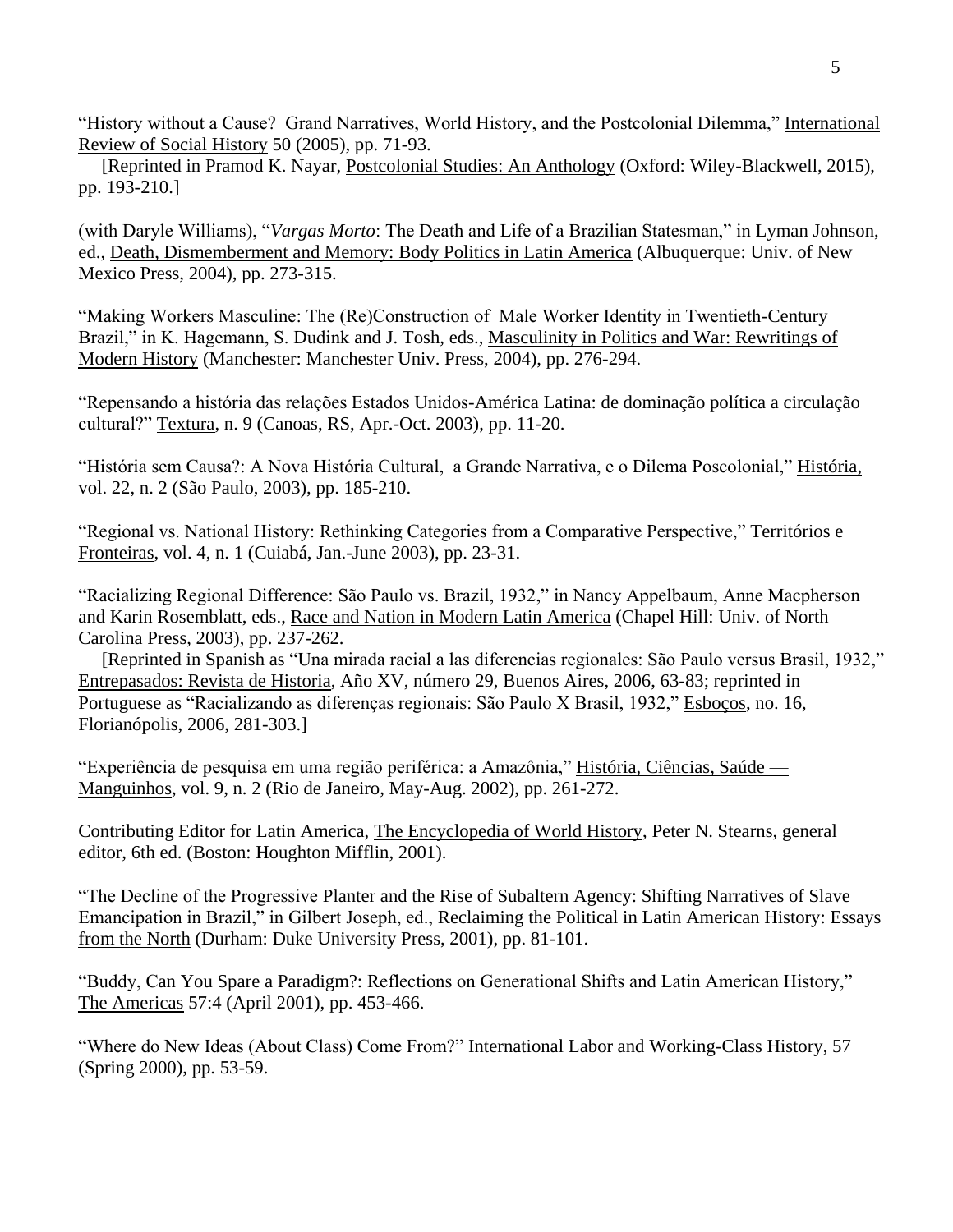"The Discourse of Technical Competence: Strategies of Authority and Power in Industrializing Brazil," Political Power and Social Theory, 12 (1998), pp. 137-175.

 [Reprinted in Portuguese as "O Discurso da Competência Técnica: Estratégias de Autoridade e Poder no Processo da Industrialização Brasileira," Revista DIEESE de Ciências do Trabalho (São Paulo), 1, no. 1 (2013), pp. 9-49.]

"Imagining an Industrial Community: Industrialists and Working-Class Culture in Postwar Brazil," Anos 90, 9 (July 1998), pp. 7-26.

Radical History Review, 70 (Winter 1998) [Co-editor of issue "Women and Power"]

"A Pesquisa sobre Identidade e Cidadania nos EUA: da Nova História Social à Nova História Cultural," Revista Brasileira de História, XVIII, 35 (1998), pp. 227-246.

 [Reprinted in Spanish as "La investigación sobre identidad y ciudadanía en Estados Unidos: de la nueva historia social a la nueva historia cultural," Fronteras de la historia (Bogotá), 5 (2000), pp. 73-91.]

"Unskilled Worker, Skilled Housewife: Constructing the Working-Class Woman in São Paulo, Brazil," in John D. French and Daniel James, eds., The Gendered Worlds of Latin American Women Workers (Durham: Duke University Press, 1997), pp. 72-99.

"Getúlio Vargas, *Diário*, 1937/1942," Luso-Brazilian Review, 34, 2 (Winter 1997), pp. 137-141. (Review)

"*Lucía*: Inventing Women's History on Film," in Donald F. Stevens, ed., Based on a True Story: Latin American History at the Movies (Wilmington: Scholarly Resources), 1997, pp. 123-142.

"As novas tendências historiográficas nos Estados Unidos e a pesquisa sobre a América Latina," CEDHAL: Série Seminários de Pesquisa, Texto 4 (São Paulo, 1997).

"Before the Boom: The Amazon Rubber Trade Under the Empire," in Támas Szmrecsányi and J.R. do Amaral Lapa, eds., História Econômica da Independência e do Império (São Paulo: HUCITEC/FAPESP) 1996, pp. 59-74.

"Industrialists, the State, and the Limits of Democratization in Brazil, 1930-1964," in G.R. Andrews and H. Chapman, eds., The Social Construction of Democracy, 1890-1990 (New York and London: New York University Press and Macmillan) 1995, pp. 315-39.

"The Model Worker of the Paulista Industrialists: the 'Operário Padrão' Campaign, 1964-85," Radical History Review, 61 (Winter 1995), pp. 92-123.

"Not the Republic of Their Dreams: Historical Obstacles to Political and Social Democracy in Brazil," Latin American Research Review XXIX, 2 (1994), pp. 262-73. (Review essay)

 [Reprinted in Portuguese as "Essa Não é a República dos Meus Sonhos: Obstáculos Históricos à Democracia Política e Social no Brasil," Revista Brasileira de História, XVI, 31/32 (1996), pp. 62-75.]

"Las mujeres trabajadoras en São Paulo: De obreras no-calificadas a esposas profesionales," Reflejos (Jerusalem) II, 2 (August 1993), pp. 45-57.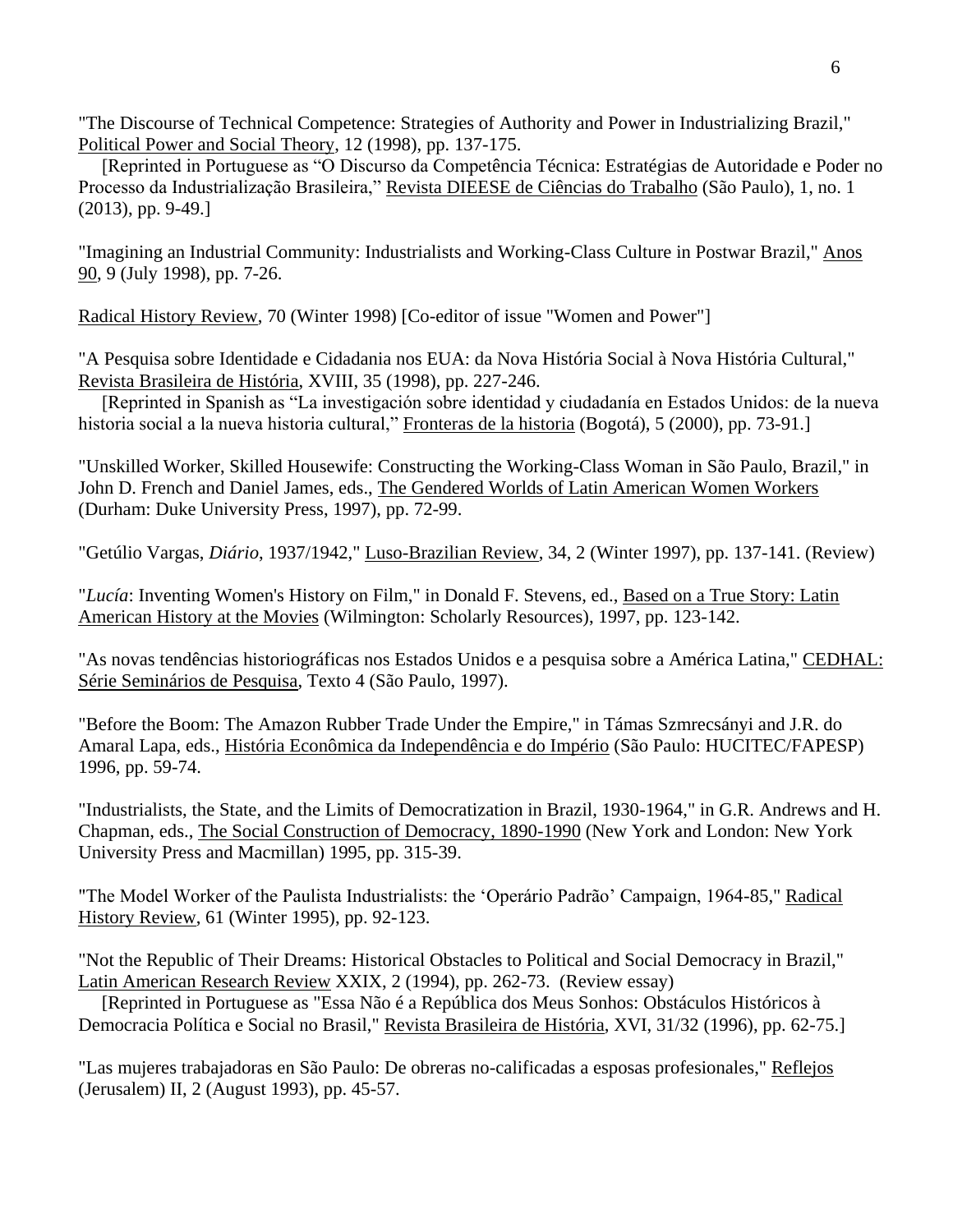[Reprinted in Portuguese as "As mulheres trabalhadoras em São Paulo," in Cadernos Pagu (Campinas), 4 (1995), pp. 143-71.]

"The Industrialists, the State, and the Issues of Worker Training and Social Services in Brazil, 1930-1950," Hispanic American Historical Review, LXX, 3 (August 1990), pp. 379-404.

"The New Latin American Labor History: What We Gain," International Labor and Working-Class History, 36 (Fall 1989), pp. 25-30.

"The Persistence of Pre-capitalist Relations of Production in a Tropical Export Economy: The Amazon Rubber Trade, 1850-1920," in Michael P. Hanagan and Charles Stephenson, eds., Proletarians and Protest: Studies in Class Formation (Westport, Conn., Greenwood Press) 1986, pp. 55-76.

"From Slavery to Vagrancy in Brazil," Luso-Brazilian Review, XXIII, 2 (Winter, 1986), pp. 126-131. "Persistence of Caboclo Culture in the Amazon: The Impact of the Rubber Trade, l850-l920," in Eugene Parker, ed., The Amazon Caboclo: Historical and Contemporary Perspectives, Studies in Third World Societies, 32 (June, 1985), pp. 89-113.

"New Views on Amazonian Development," Luso-Brazilian Review, XXII, 1 (Summer, 1985), pp. 79-88.

"Pará *versus* Amazonas," Estudos Econômicos, XV, 2 (Maio-Agosto, 1985), pp. 221-240.

"Capital Penetration and Problems of Labor Control in the Amazon Rubber Trade," Radical History Review, 27 (1983), pp. 121-140.

 [Reprinted in Spanish as "Penetración del capital y problemas de control de la mano de obra en el comercio amazonico del caucho," Memoria y Sociedad (Bogotá), II, 3 (1997), pp. 57-73.]

"Contrôle Social e Criminalidade em São Paulo--Comentário," in Paulo Sérgio Pinheiro, ed., Crime, Violência e Poder (São Paulo: Ed. Brasiliense, 1983), pp. 219-23.

"Brazilian Regionalism," Latin American Research Review, XVII, 2 (1982), pp. 262-276.

"Impressões da elite sobre os movimentos da classe operária: A cobertura da greve em *O Estado de São Paulo*, 1902-1917," in Maria Helena Capelato, et al., O Bravo Matutino: Imprensa e Ideologia no Jornal *O Estado de São Paulo* (São Paulo, Ed. Alfa-Omega, 1980), pp. 135-176.

Book reviews and conference reports in *American Historical Review, International Labor and Working-Class History, Hispanic American Historical Review, Journal of Social History, Luso-Brazilian Review, Agricultural History, Technology and Culture, Labor History, Latin American Research Review, The Americas, H-Diplo.*

## **ARTICLES IN PROGRESS OR IN PRESS:**

"Globalizando a História do Trabalho: o caso da revista ILWCH," Revista Mundos do Trabalho, v. 10, n. 18 (forthcoming 2018).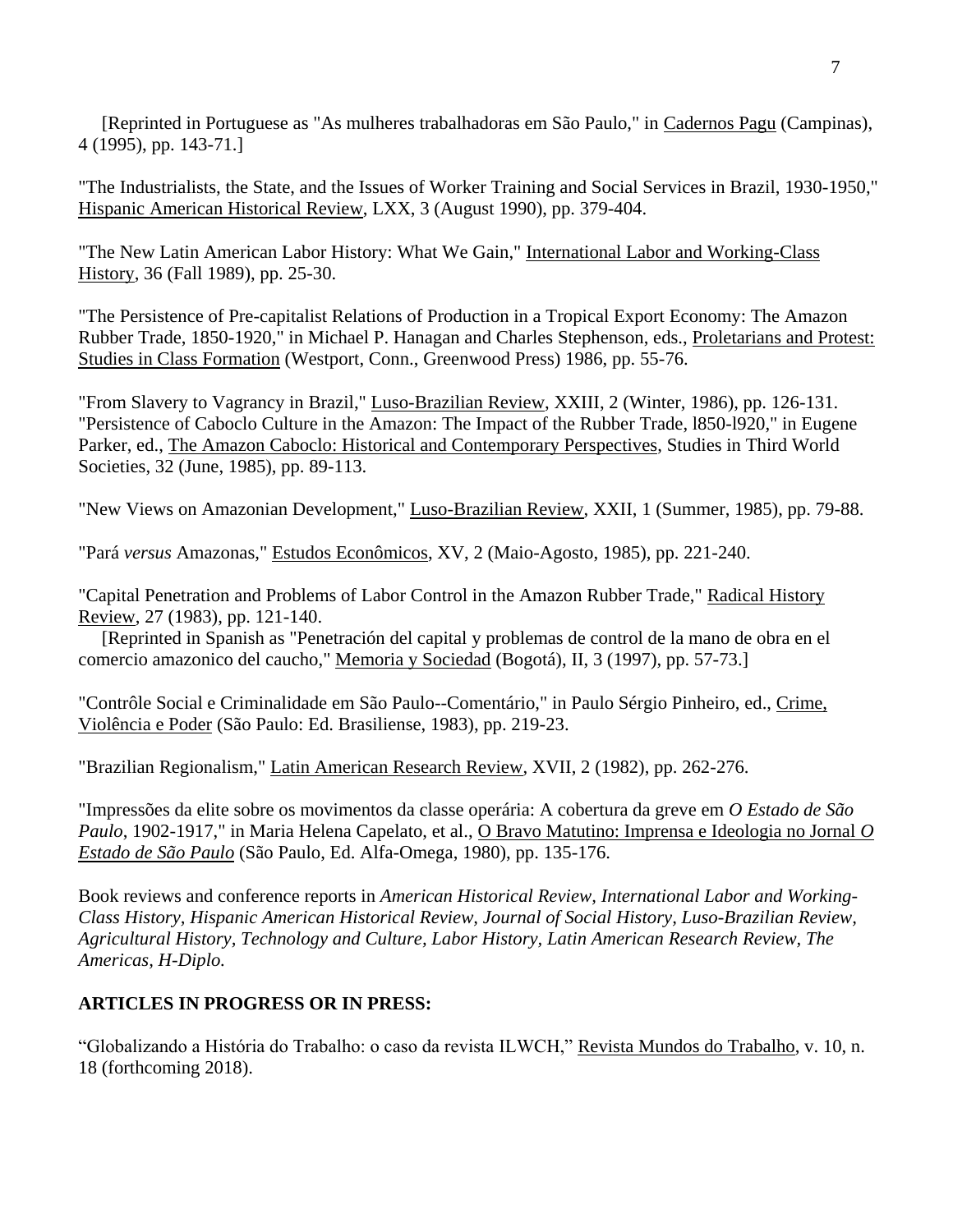"The New Political History and the Second Slavery: A Brazilian Perspective on the Dilemmas of Decolonization," in The First Wave of Decolonization, Mark Thurner, ed. (London/New York: Routledge, forthcoming 2019).

John M. Monteiro, Blacks of the Land: Indian Slavery, Settler Society and the Portuguese Colonial Enterprise in South America ed. and trans., James P. Woodard and Barbara Weinstein (forthcoming, Cambridge U. Press, 2018).

"Race and the Question of Regions and Ethnicities in the Russian/Soviet Empire: A (Brazilian) Comparative Perspective," in Russia's Races, ed. David Rainbow (under submission).

## **PROFESSIONAL PUBLICATIONS:**

"Brazil: Regional Inequality—Whose Vote Counts?" *Perspectives on History*, special section "Perspectives on Democracy" 54, no. 6 (Sep. 2016), pp. 28-9.

*From the President* in AHA Perspectives:

"The AHA and Academic Freedom in the Age of Homeland Security," 45, 1 (Jan. 2007).

"Historians and the Mobility Question," 45, 2 (Feb. 2007)

"How Much Have We Decentered the Historical Profession?", 45, 3 (Mar. 2007).

"Let the Sunshine In: Government Records and National Insecurities," 45, 4 (Apr. 2007).

"Doing History in the Digital Age," 45, 5 (May 2007).

"The Case of the Incredible Shrinking Historians?" 45, 6 (Sep. 2007).

"Washington for Historians," 45, 7 (Oct. 2007).

"The AHA and Academic Freedom in the Age of Homeland Security Revisited," 45, 9 (Dec. 2007).

"Changing the Topic: Diplomatic History and the Historical Profession," Passport: The Newsletter of the Society for Historians of Foreign Relations (SHAFR) (2007)

Comments, "The Bush-Cheney Years: A Historians Against the War Roundtable," American Historical Association Annual Meeting, January 3, 2009, New York, NY (pamphlet)

### **INVITED LECTURES, PAPERS AND COMMENTS (since 2011):**

Discussant, Book Panel on *Mandarin Brazil*, Heyman Center, Columbia University (New York, Oct. 3, 2018).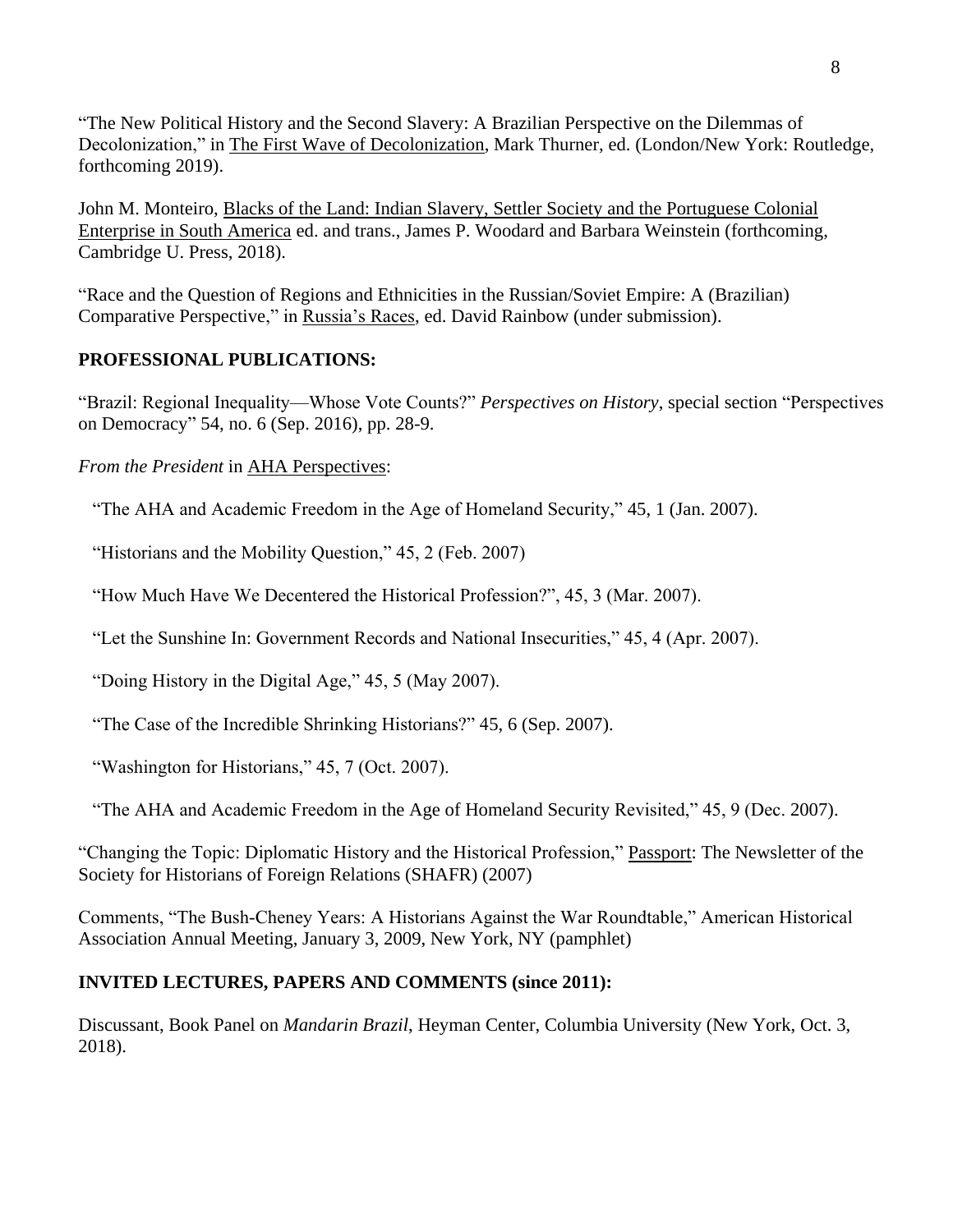"Frank Tannenbaum: From Jack of All Trades to Master of Latin American Studies," Latin America Seminar, Columbia University (New York, Feb. 1, 2018).

"Central American Modernities in Comparative Perspective," Central American History session, Conference on Latin American History (Washington, DC, Jan. 5, 2018).

"Moving Beyond Modes of Production: The Early Work of Steve Stern and Florencia Mallon," Conference on *Researching, Reading, and Writing Latin American History: Theory, Method, Politics* (College Park, MD, and Washington, DC, Jan. 3-4, 2018).

"Uma História da Cidade de São Paulo: empresariado, raça e urbanização," Graduate Mini-Course, Universidade Federal de São Paulo (Guarulhos, Sep. 18-22, 2017).

Commentator and Wrap-up Session Speaker, Global Decolonization Workshop, University of London-Paris Campus (Paris, July 6-7, 2017).

Panelist, "The State of Brazilian Studies in North America," Latin American Studies Association Meetings (Lima, Peru, Apr. 30, 2017).

"The 1932 Constitutionalist Uprising, Regional Identity, and Paulista Memory," paper presented, panel on "A memória sobre a história do Brasil em 3 tempos," LASA Meetings (Lima, Peru, Apr. 29, 2017).

Panelist, roundtable on "Benedict Anderson y América Latina: Perspectivas interdisciplinarias sobre su obra y legado," LASA Meetings (Lima, Peru, Apr. 29, 2017).

"Lawfare: The Rule of Law and Anti-Democratic Politics in Brazil, 1930s to the Present," Opening Talk, Symposium on Violence and Illegality in Latin America, Stanford University (Stanford, Mar. 24, 2017).

Discussant, panel on "Materiality after Culture: New Approaches to State Formation in Modern Latin America," AHA/CLAH meetings (Denver, Jan. 5, 2017).

Discussant, panel on "Race and Region in the Americas," AHA/CLAH meetings (Denver, Jan. 6, 2017).

"Globalizando a História do Trabalho: o caso da revista *ILWCH*," Plenary session lecture, IV Seminário Internacional Mundos do Trabalho (Manaus, Brazil, Nov. 23, 2016). [Also delivered at Universidade Federal de São Paulo, Sep. 26, 2017, and the Universidade de São Paulo, Sep. 29, 2017.]

"The Place of Regionalism in Transnational History: A View from São Paulo," Symposium on Regionalism in Brazilian History, University of Illinois-Urbana Champaign (Urbana, Sep. 30, 2016).

Invited participant as co-translator, workshop on manuscript of Blacks of the Land (translation of Negros da Terra, by John Monteiro), John Carter Brown Library, Brown University (Providence, Aug. 29, 2016).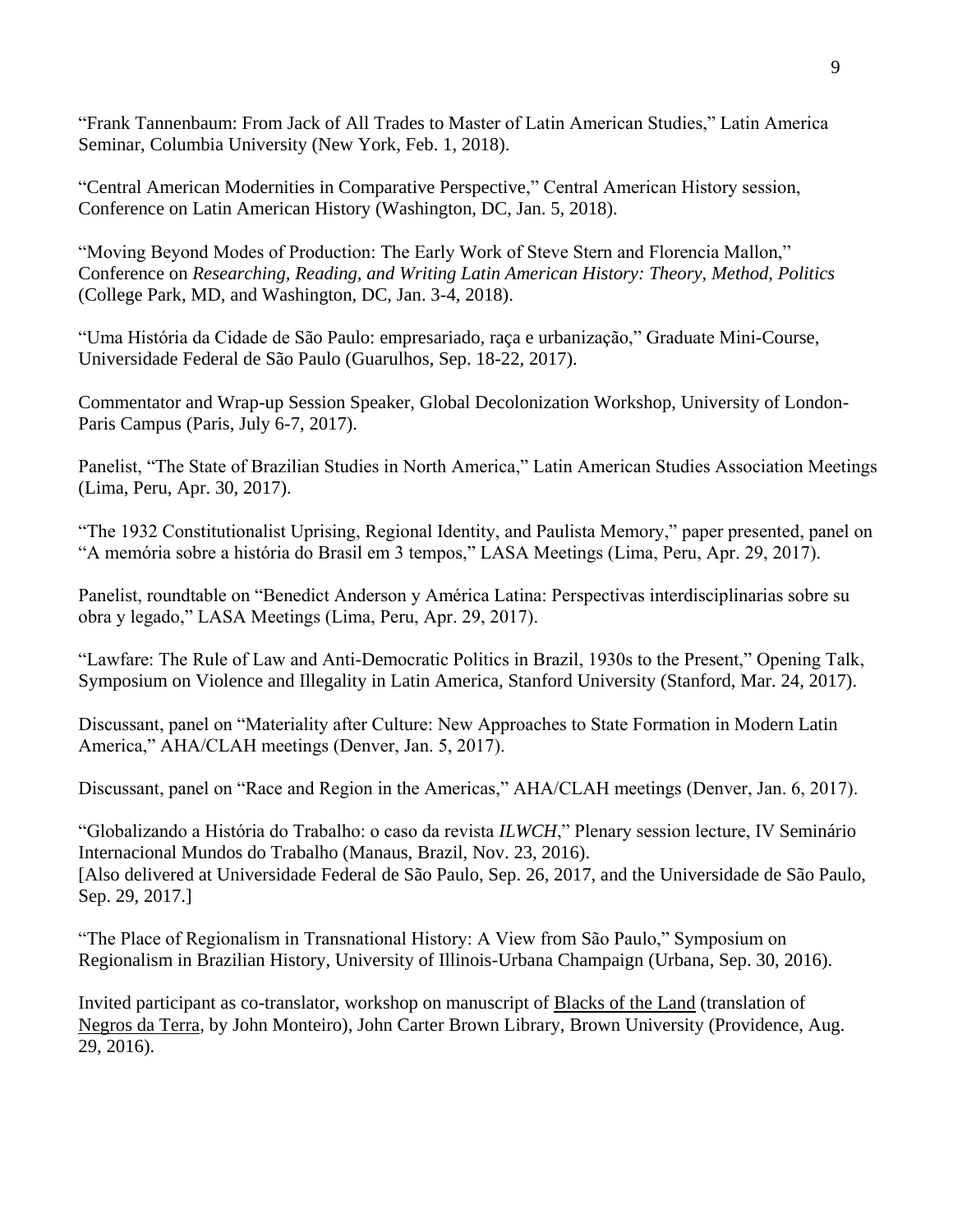"Making the Public Private: the Industrialists of São Paulo and the Disappearance of the *Arquivo Morto*." Paper presented on panel "Archives, Sources, and Methods: Expanding the Horizons of Research over 50 Years," Latin American Studies Association meetings (New York, May 28, 2016).

Discussant, panel on "Transnational Politics, State, and Labor in Brazil in the Vargas Era (1930s-1940s)," LASA Meetings (New York, May 29, 2016).

"Rich Nation, Poor Nation: Racializing Uneven Development in Brazil," Chabraja Center for Historical Studies, Northwestern University (Evanston, IL, Apr. 14, 2016).

"Reproducing Regional Inequality: the Case of São Paulo, Brazil," Arthur Aiton Lecture, University of Michigan (Ann Arbor, Mar. 23, 2016). Also delivered at the Joukowsky Forum, Watson Institute for International and Public Affairs, Brown University (Providence, Mar. 9, 2016).

"Brazil, Decolonisation, and the Second Slavery," keynote address, conference on "Deep Decolonisation: Latin America and the Connected Histories of the Postcolonial World," School of Advanced Study, University of London (London, Mar. 17, 2016).

Commentator, "Postcolonial Shadings: A Roundtable Discussion of Barbara Weinstein's *The Color of Modernity: São Paulo and the Making of Race and Nation in Brazil*," AHA meetings (Atlanta, Jan. 9, 2016).

"The Color of Modernity," Princeton Mellon Forum (Princeton, Sept. 30. 2015).

Invited Lecture, "Sou ainda uma Brazilianist?" Simpósio Nacional ANPUH 2015 (Florianópolis, Brazil, Jul. 29, 2015).

"A War Fit for the Middle Class: The 1932 War of São Paulo," UC San Diego Graduate Colloquium series (San Diego, June 1, 2015).

Public Lecture, "Region and Nation in Brazil: Rethinking Spatial Categories," Conference on Rethinking Historical Space, NYU Abu Dhabi (Abu Dhabi, May 19, 2015).

Invited Lecture, "Uneven Developments: The Racialization of Regional Disparities in Brazil and Beyond," University of Texas-Austin, Dept. of Spanish and Portuguese (Austin, Mar. 27, 2015). Also delivered at NYU Shanghai (Shanghai, Apr. 23, 2015).

Sachs Lecture in the Humanities, "Rich Nation, Poor Nation: A History of Race, Region, and Inequality in Brazil," Purchase College-SUNY (Purchase, NY, Mar. 24, 2015). [Also presented as the Paul Andres Feit Lecture, Baruch College (New York, NY, Sep. 29, 2015) and as Marian Miner Cook Athenaeum Lecture, Claremont McKenna College (Claremont, CA, Oct. 28, 2015)].

"Uneven Developments," Spanish & Portuguese Department Lecture Series, University of Texas at Austin (Austin, Mar. 27, 2015).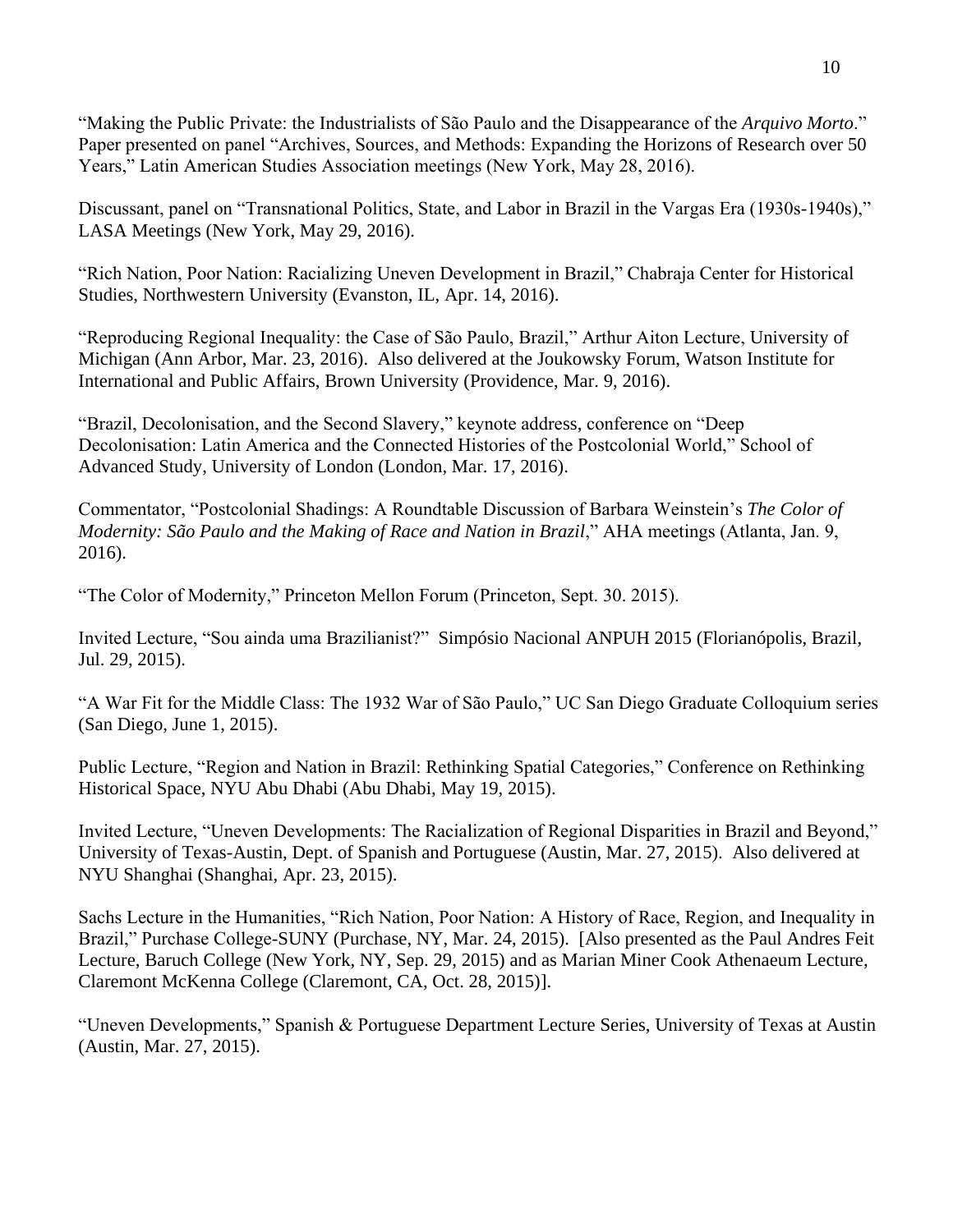Commentator, Panel on Empires Mixing, Russia's Races: Meanings and Practices of Race in Imperial Russia and the Soviet Union, Jordan Center, NYU (New York, Feb. 26, 2015).

Commentator, Panel on Local Struggles, Transnational Alliances: Labor Movements and International Alliances in Latin America, American Historical Association meetings (New York, Jan. 4, 2015).

Speaker, MARHO Panel on "What is the Responsibility of Historians Regarding the Israel/Palestine Conflict?" AHA meetings (New York, Jan. 3, 2015).

Roundtable and Wrap-up Session, Conference on The Making of the Middle Classes: Social Mobility and Boundary Work in Global Perspective, Re: Work Institute, Humboldt University (Berlin, Germany, Nov. 6-8, 2014).

Plenary Address, "Perspectiva e escala na história da Amazônia," Simpósio, Anpuh-Amapá (Macapá, Brazil, Dec. 5, 2014).

"Conversa," Café Acadêmico, Biblioteca Brasiliana José Mindlin, Universidade de São Paulo (São Paulo, May 30, 2014).

"Class, Race, and the Limits of Liberalism in Twentieth-Century Brazil," Special Session on Liberalism in Latin American History and Historiography (LASA meetings, Chicago, May 23, 2014).

"From Marxist Political Economy to Latin American Social History," Evolving Politics and Theory among (Some) Radical Baby Boomer Historians in the U.S," European Social Science History Conference (Vienna, Apr. 24, 2014).

Speaker, Closing Roundtable, Conference on "American (Inter-)Dependencies: New Perspectives on Capitalism and Empire," NYU (New York, Apr. 4, 2015).

"From Enslaver of Indians to Symbol of Progress: The Bandeirante and Brazilian Regional Identity," Invited Lecture, Bucknell University (Lewisburg, PA, Apr. 2, 2014).

Discussant, "The Past and Futures of the Welfare State in Latin America," American Historical Association (Washington, DC, Jan. 3. 2014).

"Marianne into Battle?: The Paulista Woman and the War of São Paulo, Brazil 1932." Invited lecture, Bowdoin College (Brunswick, ME, Oct. 18, 2012; also UCLA Brazilian History Seminar (Los Angeles, Oct. 14, 2013).

"The Middle Class in Arms: The War of São Paulo," Workshop on Modern War and Society, Duke University (Durham, NC, Nov. 15-16, 2013). Also delivered at University of California-San Diego, History Department Colloquium (La Jolla, CA, Jun. 1, 2015).

Moderator and Commentator, "Marxism and the Legacy of Subaltern Studies," Plenary Session, Historical Materialism conference, NYU (New York, Apr. 28, 2013).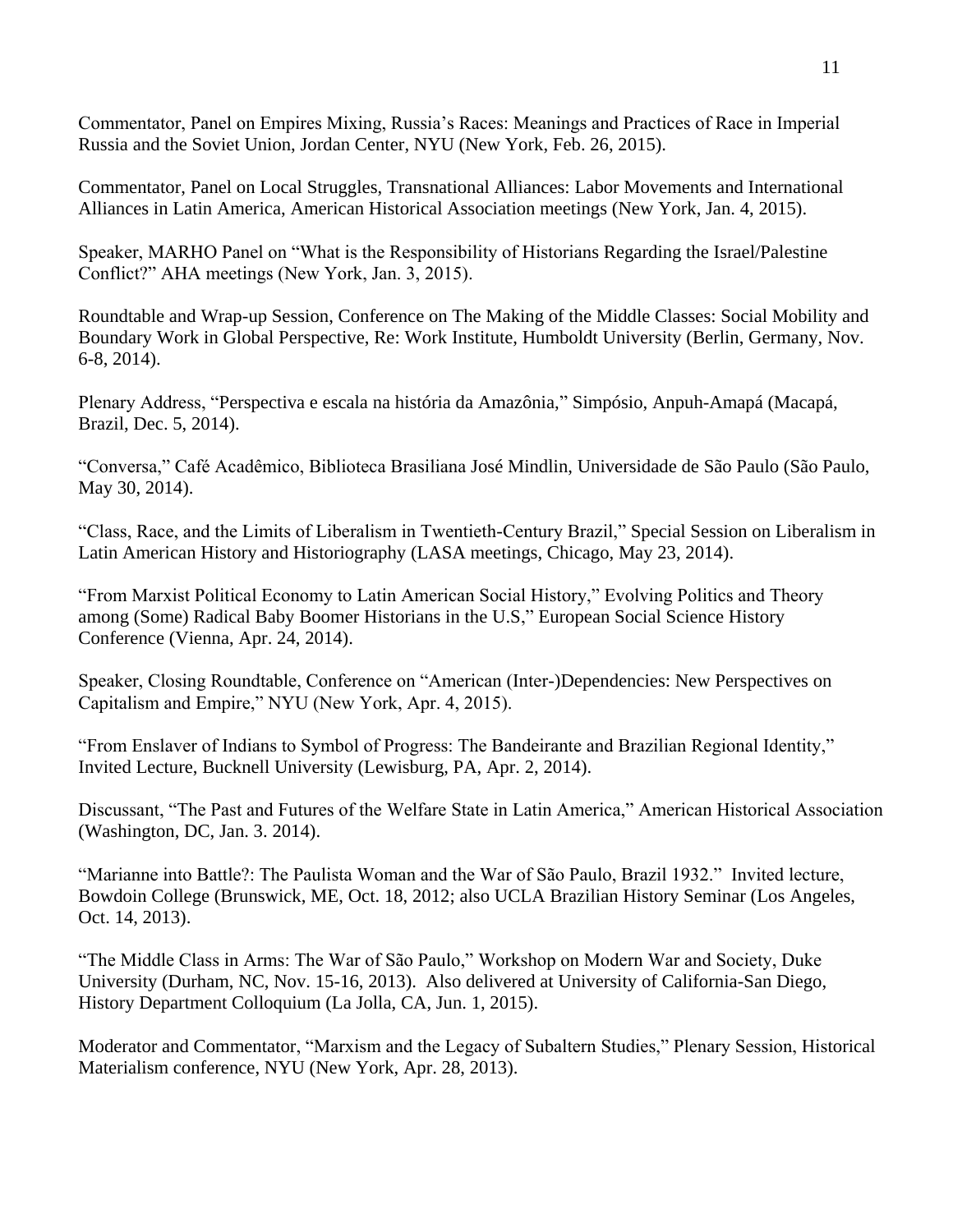"The More Things Change: Conservative Modernization as an Explanation for Inequality in Twentieth-Century Brazil." Paper presented at Brazilian Studies Committee Session, Conference on Latin American History, American Historical Association (New Orleans, Jan. 4, 2013).

"Orientalism in One Country? Locating Modernity and Tradition in Twentieth-Century Brazil," Harvard Lectures Series in Brazilian Studies (Cambridge, MA, Nov. 19, 2012).

"Flag Burning and Other Conflagrations: The Estado Novo and the Centralization of Brazilian Politics," Keynote address, University of Texas symposium "Reflections on Brazil's Estado Novo, 1937-1945" (Austin, Nov. 14, 2012).

"The Middle Class in Arms: Fighting for São Paulo." Paper presented at History Department Workshop, Washington University of St. Louis (St. Louis, MO, Oct. 3, 2012).

"Álbum de família: memória, identidade paulista e a Revolução de 32," Lecture, International Seminar 'Brasileiros e brasilianistas, novas gerações, novos olhares' (São Paulo, Aug. 22, 2012).

"A historiografia da América Latina e o viés transnacional: notícias da academia norte-americana," Opening Lecture, X Encontro de ANPHLAC—Associação de Pesquisadores e Professores da História das Américas (São Paulo, July 24, 2012). [Also delivered as inaugural lecture for the history doctoral program, academic year 2012-13, Universidade Federal de Pernambuco (Recife, Aug. 20, 2012)]

Discussant, Panel on Social Reform in Twentieth-Century Colombia, Latin American Studies Association meetings (San Francisco, May 24, 2012).

Closing Remarks, Workshop on Communist Feminisms, Rice University (Houston, TX, March 24, 2012).

"Race, Gender, and Regional Conflict in Brazil: The War of São Paulo, 1932," Invited Lecture, University of Miami (Coral Gables, FL, February 27, 2012). Also delivered as the Charles Hale Lecture, University of Iowa (Iowa City, IA, April 26, 2012).

"Relaciones de género y la recuperación de lo social en la historiografía de América Latina," Keynote address, colloquium on "Construcción de lo social en América Latina," Centro de Ciencias Humanas y Sociales-CSIC (Madrid, December 16, 2011).

Discussant, Panel on "Racialization, Racism, and Racial Identities in Post-Abolition Brazil," Social Science History Association Meetings (Boston, November 19, 2011).

"Spatial Inequalities at Home and Abroad: Rethinking Brazilian National History from Regional and Global Perspectives," Conference on Brazil in Global Context, 1870-1945, Freie Universität (Berlin, October 27-29, 2011).

Lecture Series, "The Color of Modernity: Racial and Regional Difference in Postcolonial Brazil," 34<sup>th</sup> Merle Curti Lectures, University of Wisconsin (Madison, WI, October 18, 19, 20, 2011).